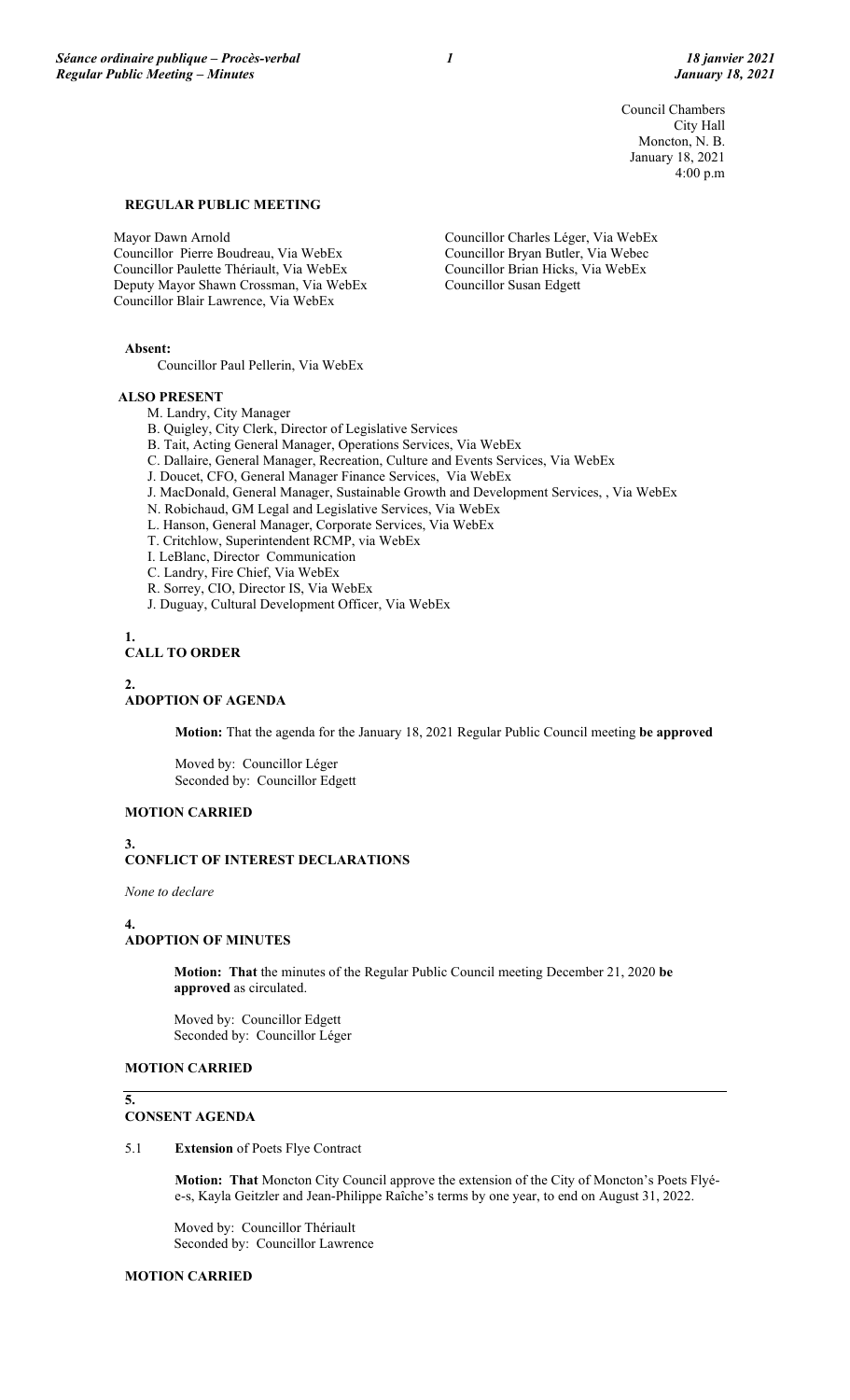## **PUBLIC AND ADMINISTRATION PRESENTATIONS**

## **6.1 PUBLIC PRESENTATIONS**

5 minutes

**6.**

## **Other Presentation/Autres présentations**

2 minutes

# **6.2 ADMINISTRATION PRESENTATIONS**

15 minutes

6.2.1 **Update** – COVID-19 (Coronavirus) – Marc Landry, City Manager; Conrad Landry, Fire Chief Mayor Arnold advised the public that Dr. Jennifer Russell, Chief Medical Officer and Dr. Heidi Liston, Assistant Deputy Minister for Public Health, met with Council and MLAs in Zone 1 today to discuss the potential of returning to the red level. The message is clear, we all need to work together to stop the spread of COVID-19 in our Province.

Mr. Landry indicated that the team is currently working on different scenarios should the levels change. Municipal services will continue to be offered at any level. Chief Landry reiterated the importance of following the rules set out by Public Health.

6.2.2 **Update** – RCMP – Tom Critchlow, Codiac RCMP Superintendent Superintendent Critchlow advised Council and the public he provided a detailed report to the CRPA meeting last week. He advised that a strategy will be unveiled for anti-maskers later this week. He mentioned the potential of fines.

Superintendent Critchlow will provide statistics on the number, as well as type, of calls that members respond to within the downtown area.

Council requested a detailed report/presentation from the RCMP as to the plan to deal with the homeless/addiction situation within the City. Superintendent Critchlow agreed to present to Council; however, also mentioned that there are several programs that municipalities can take part in to help the situation, such as neighbourhood watch.

# **PLANNING MATTERS**

**7.**

**8.**

**9.**

**10.**

## **STATEMENTS BY MEMBERS OF COUNCIL**

### **REPORTS AND RECOMMENDATIONS FROM COMMITTEES AND PRIVATE MEETINGS**

9.1 **Recommendation(s)** – Private Session – January 11, 2021

**Motion: That** Moncton City Council approve Moncton Industrial Development Inc.'s request for the City of Moncton to secure an additional \$7 million on their existing line of credit, and authorize the Mayor and City Clerk to sign any of the required documentation and to affix the corporate seal thereto.

Moved by: Councillor Edgett Seconded by: Councillor Boudreau

#### **MOTION CARRIED**

## **REPORTS FROM ADMINISTRATION**

10.1 **City Contract No. W20C 03CC** – CN Pipe Crossing Agreement Authorization – Storm Sewer Relief System No. 1

**Motion: That** Moncton City Council authorize the City of Moncton to enter into a Sewer Crossing Agreement with Canadian National Railway to accommodate the storm sewer relief system on McLaughlin Drive and Massey Avenue, and that the Mayor and City Clerk be authorized to sign all necessary documents and affix the corporate seal thereto.

Moved by: Councillor Thériault Seconded by: Deputy Mayor Crossman

### **MOTION CARRIED**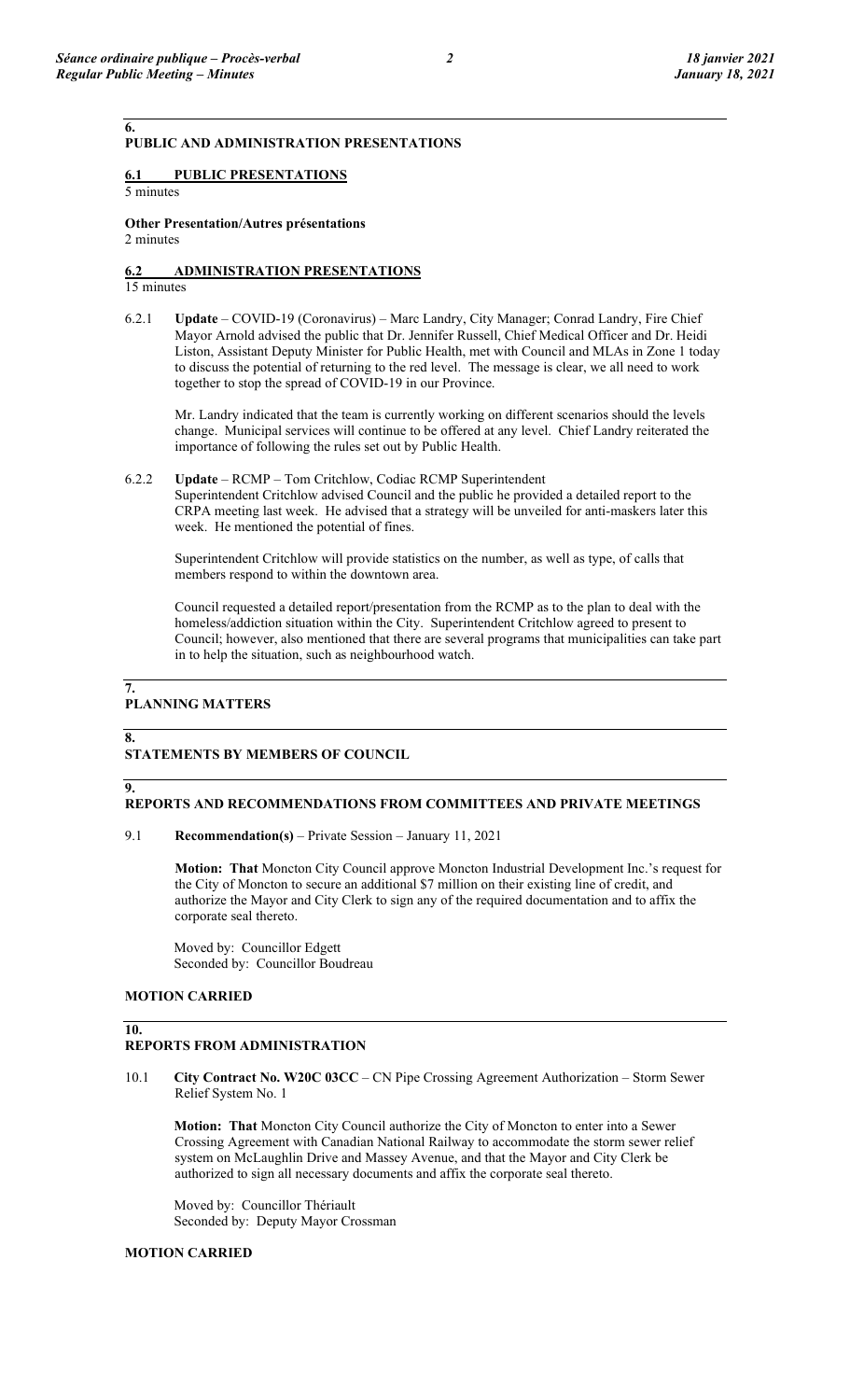10.2 **Microsoft Licensing** – Enterprise Agreement

**Motion: That** Moncton City Council authorize the City of Moncton to enter into a three (3) year Enterprise Agreement with Microsoft Canada through Microsoft's large account reseller Softchoice LLC in the amount of \$468,396 +HST and that the Mayor and City Clerk be authorized to execute all necessary documents and to affix the corporate seal thereto.

Moved by: Councillor Léger Seconded by: Councillor Lawrence

#### **MOTION CARRIED**

10.3 **Recommendation to Award Quotation QP20-094** – Automotive Lamps, Mirrors & Sealed Beams Purchased on Consignment

**Motion: That** Moncton City Council approve the award of Quotation #QP20-094 – Automotive Lamps, Mirrors & Sealed Beams Purchased on Consignment, to the lowest bidder meeting the Terms and Conditions and Specifications, being Parts for Trucks Inc., for an annual total estimated quoted price of \$35,852.64, including H.S.T.  $\omega$ 15% with options to extend the agreement up to a maximum of four (4) additional one (1) year periods, if it is in the City's best interest to do so.

Moved by: Councillor Léger Seconded by: Councillor Pellerin

#### **MOTION CARRIED**

#### 10.4 **Recommendation to Award Quotation QP20-072** – Supply and Delivery of Cold Water Meters

**Motion: That** Moncton City Council approve Administration's recommendation to award the Supply and Delivery of Cold Water Meters ranging in size from 5/8" up to 1" to Scotia Tech Fluid Services Ltd., and award the Supply and Delivery of 1.5" and 2" Cold Water Meters to Sansom Equipment Ltd., for a twelve (12) month period, with options to renew each agreement for up to four (4) additional twelve (12) month periods, in accordance with the Terms, Conditions and Specifications detailed in City of Moncton Quotation QP20-072.

Moved by: Councillor Pellerin Seconded by: Councillor Léger

## **MOTION CARRIED**

**12.**

#### **11. READING OF BY-LAWS**

### **NOTICES MOTIONS AND RESOLUTIONS**

#### 12.1 **2021** Census of Population

**Whereas**: For over a century, Canadians have relied on census data to tell them about how their country is changing and what matters to them and

**Whereas:** We all depend on key socioeconomic trends and census analysis to make important decisions that have a direct impact on our families, neighbourhoods and businesses and

**Whereas**: In response to the COVID-19 pandemic, Statistics Canada has adapted to ensure that the 2021 Census is conducted throughout the country in the best possible way, using a safe and secure approach and

**Whereas**: an effective gathering of data will be needed to plan, develop and evaluate programs and services such as schools, daycare, family services, housing, emergency services, roads, public transportation and skills training for employment and

**Whereas** the Government of Canada has reached out the Municipal Councils across the country seeking their assistance in promoting the 2021 Census

**Therefore be it resolved** that since accurate and complete census data support programs and services that benefit our community, Moncton City Council supports the 2021 Census, and encourages all residents to complete their census questionnaire online a[t www.census.gc.ca.](http://www.census.gc.ca/)

Moved by: Councillor Léger Seconded by: Councillor Edgett

#### **MOTION CARRIED**